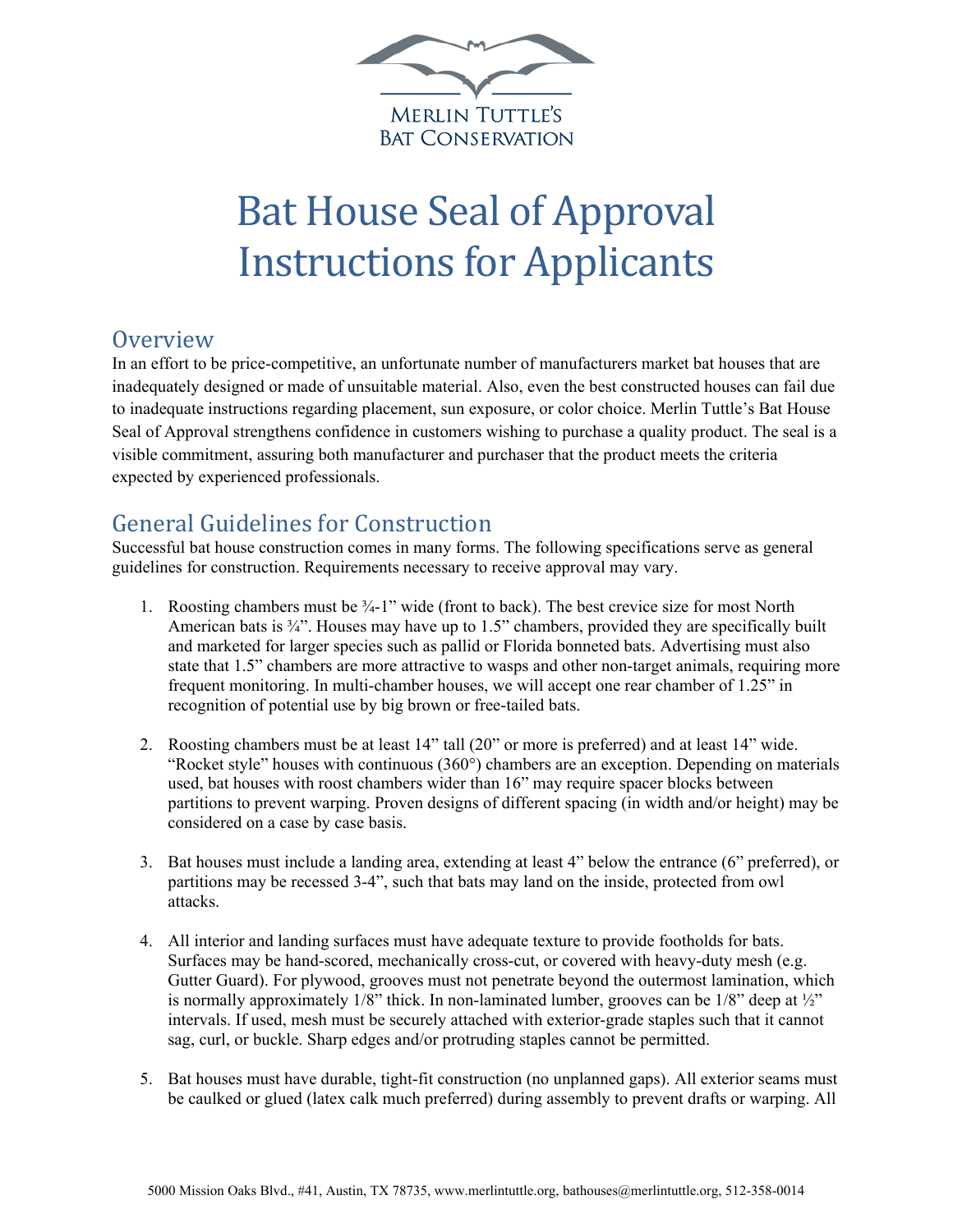

screws, staples, nails, and metal components must be exterior-grade and must not protrude into roost chambers.

- 6. All exterior parts of wooden houses must be at least 1/2" thick. If plywood is used, it must be graded ACX or BCX for outdoor use. When cedar, pine, or other lumbar is used to construct fronts or backs, it must be shiplap or tongue and grooved joints. Roofs or sides are best cut from cedar or pine lumber.
- 7. Outer shell must consist of either UV-resistant plastic OR wood treated with either water-based sealant or three coats of paint (preferably both). Pressure treated wood is acceptable only when thoroughly coated with a quality sealant, such as Kilz (all-purpose interior/exterior primer), followed by three coats of water-based paint. Additionally, sealing and painting of all interior surfaces may extend lifespan and is much preferred but must not lessen footing by filling in scored or cut grooves.
- 8. Half-inch ventilation slots are required for most houses. Positioning and size are dependent on house design. Unvented houses are acceptable only if specifically intended and advertised for cool climates.
- 9. For bat house kits, adequate instructions must be provided for customers to caulk, paint, and assemble the house according to the guidelines listed above. Instructions also must contain adequate guidance for mounting and placement.
- 10. Advertising and any instructions or literature must be approved by MTBC. Unsubstantiated or misleading claims are not permitted.

## Acquiring MTBC's Seal of Approval

- 1. To be considered for MTBC's Bat House Seal of Approval, please submit adequate photos and description of construction methods to bathouses $@$ merlintuttle.org.
- 2. If standards appear to be met, you will be promptly notified and invited to submit your house(s) and any associated instructions or advertising material for certification approval. Please ship to:

Merlin Tuttle's Bat Conservation 5000 Mission Oaks Blvd., # 41 Austin, TX 78735 U.S.A.

- 3. Once a sample product is received, MTBC will inspect the construction and accept, reject, or advise on modifications needed for product approval. Each new design requires independent certification. Only if all houses manufactured are certified can the certification be applied broadly.
- 4. Any literature intended to accompany the seal will also be reviewed, accepted, rejected, or returned with suggested edits.
- 5. For mock-up purposes only, MTBC may lend a temporary certification "placeholder."